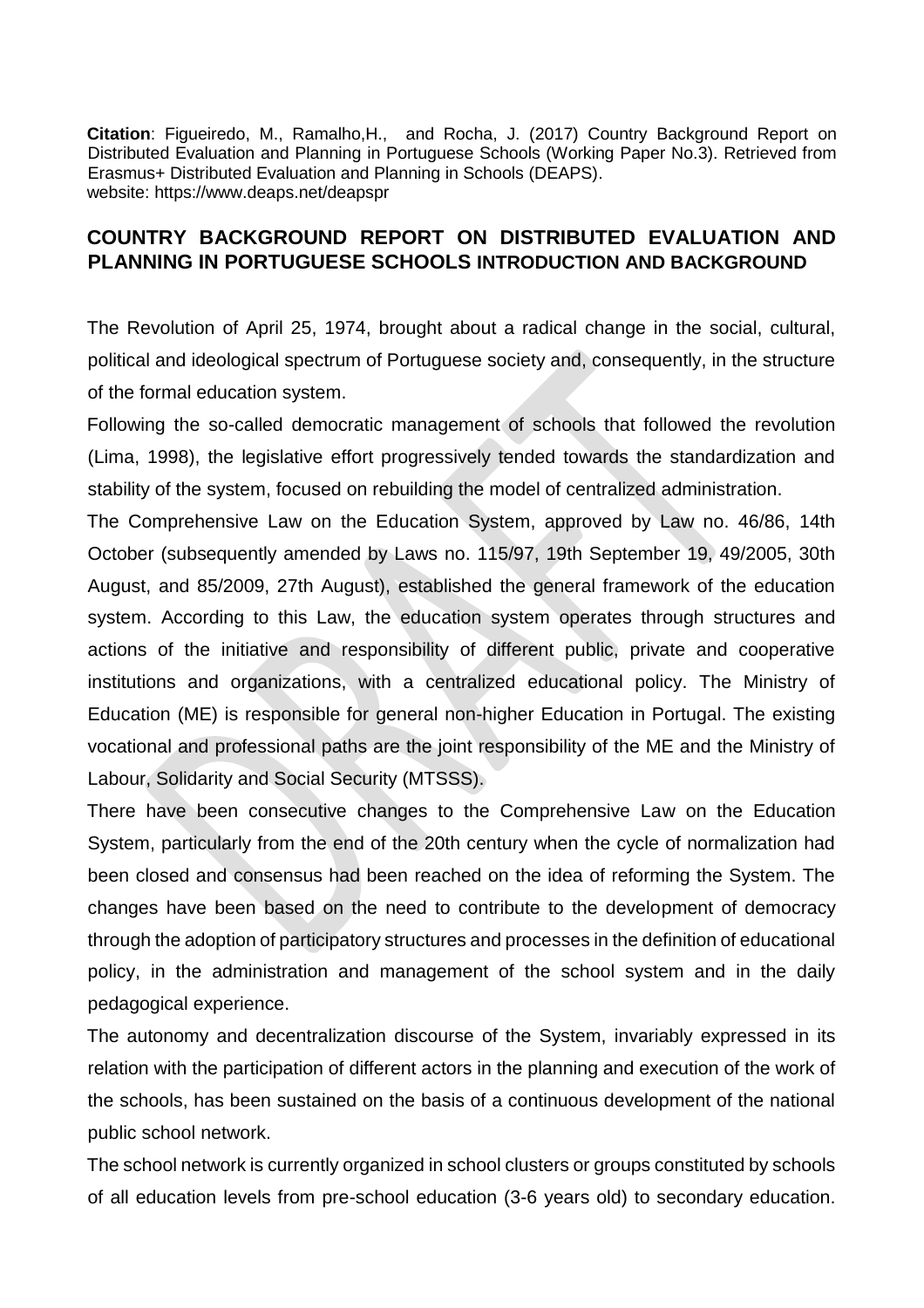This process started in the 2000's and from 2012 the administrative units became larger by aggregating existing groups of schools and non-grouped schools forming mega groupings of schools.

From 2003, there has also been a continued transfer of competences to the local administration, namely in the reorganization of the network of primary schools and the management of non-teaching staff. The decentralization measures via municipalities were based on the creation of the Municipal Education Council and the Municipal Education Chart.

The Portuguese education system is, still today, very centralized in terms of organization and funding. It includes the whole of Portugal – mainland and autonomous regions – and it is expected that it has a sufficiently flexible and diverse nature to include all countries and places where Portuguese communities live. In the Autonomous Regions of the Azores and Madeira, the regional governments are responsible for defining the education policy, based on national policy, in terms of a regional plan.

The report presents a short overview of compulsory education in Portugal, from which we highlight the diverse pathways for students and the administrative school groups/clusters. The second part describes the school evaluation system, identifying how in both self and external evaluation there is involvement of parents, students and other stakeholders. The third section of the report looks at the different levels and areas of participation in the school system. Finally, some of the challenges regarding distributed evaluation and planning are reported in the last part of the report.

## **1. Brief overview of compulsory education in Portugal**

Compulsory education lasts for 12 years, starting at 6 and ending at 18 years of age or with the conclusion of secondary education (ISCED 3).

The Portuguese non-higher education system is divided in pre-school education (from 3 years old until the start of basic education), basic education (6 to 15 years old) and secondary education (15 to 18 years old) (see Image 1).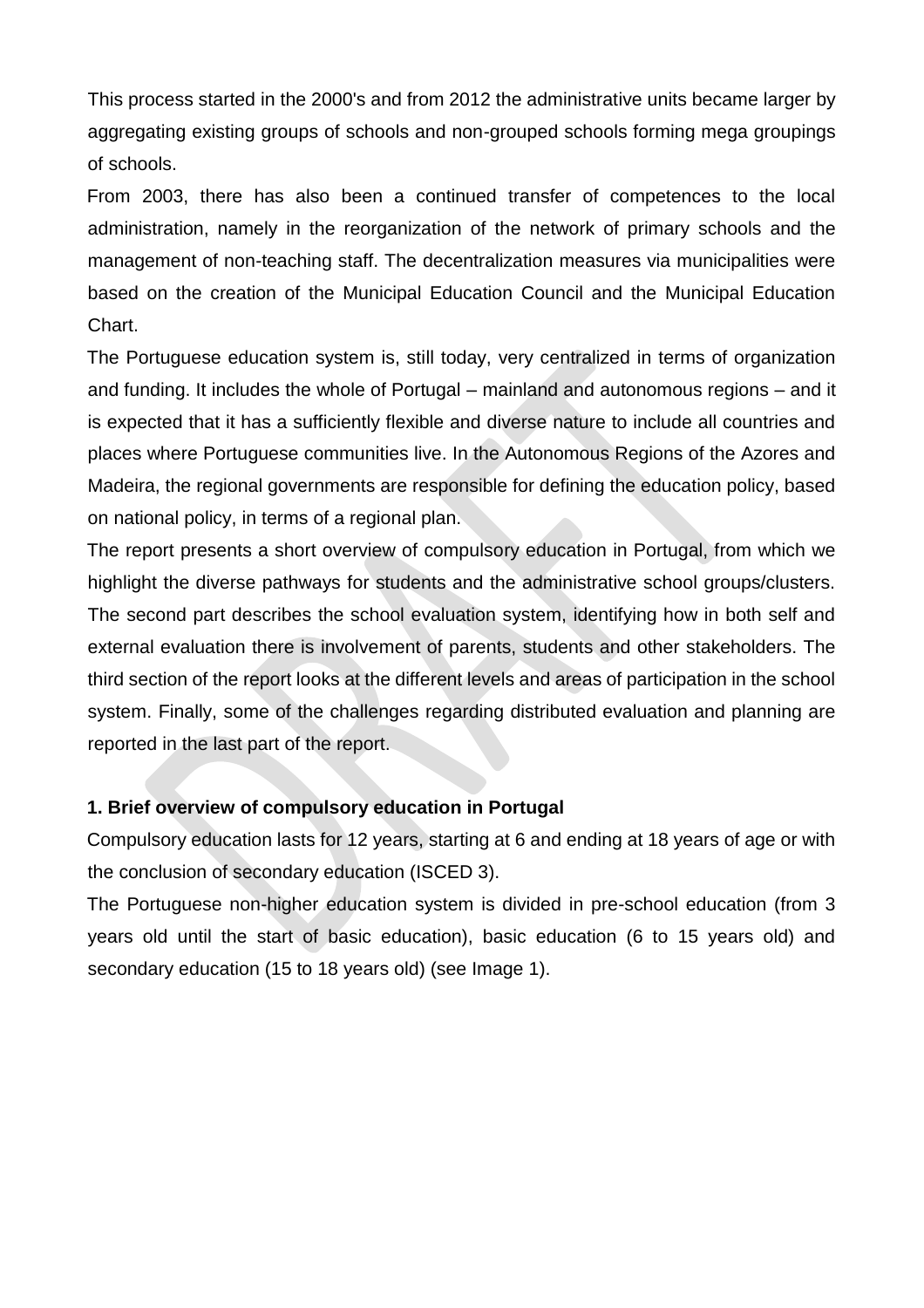| Crache | <b>Nor of Mulleris</b><br>largim de<br>Frising basico<br>Enarro secundaria<br>Enamo Sasice<br><b>FRANCISCO CONTROL</b><br>erancia<br>a montant commercial and<br>Cursos caractifica-huancanisticos<br>,,,,,,,,,,<br>a artisticos especializado<br>unus arefazionais / Cursos vecacional<br>TOOLS ENTIRE ENTERTAINMENT CONTINUES.<br><b>A</b><br>Cursos de especialização increidoria | Programme distatore (years)<br>$- - - - - - - - - - - - - -$<br><b>Ensina universitado</b><br>$- - -$<br>IVERNI BEREACHIOU<br><b>ITALIAN SERVICE AND INCOME.</b> |
|--------|--------------------------------------------------------------------------------------------------------------------------------------------------------------------------------------------------------------------------------------------------------------------------------------------------------------------------------------------------------------------------------------|------------------------------------------------------------------------------------------------------------------------------------------------------------------|
|        | Early childhood education and care (for which the Ministry of Education is not responsible)                                                                                                                                                                                                                                                                                          | Secondary vocational education                                                                                                                                   |
|        | Early childhood education and care (for which the Ministry of Education is responsible)                                                                                                                                                                                                                                                                                              | Post-secondary non-tertiary education                                                                                                                            |
|        | Secondary general education-<br>Primary education<br>Single structure                                                                                                                                                                                                                                                                                                                | Tertiary education (full-time)                                                                                                                                   |
|        | ibon to the<br>ISCED 3 JULY ISCED 4 CHER<br><b>ISCED 0 STATE</b><br><b>ISCED 1 UK #</b><br><b>ISCED 2 JULIE</b><br><b>CEEE</b><br><b>ISCED levels</b>                                                                                                                                                                                                                                | ISCED 5 IN W<br>ISCED <sub>6</sub>                                                                                                                               |
|        | Compulsory full-time education<br>Combined school and workplace courses<br>z<br>Additional year<br>Compulsory part-time education<br>Compulsory work experience + its duration<br>Study abroad                                                                                                                                                                                       | Programme being<br>phased out during (year)                                                                                                                      |

**Figure 1** - Structure of the Portuguese educational system (from https://webgate.ec.europa.eu/fpfis/mwikis/eurydice/index.php/File:2016\_diagram\_PT.png)

Public education is free and universal. Attending pre-school education is optional, however, it is universal for children from the year they celebrate their 4th birthday.

The system establishes the specialised support to be provided for special educational needs of students with major disabilities in pre-school education and basic and secondary education in the public, private and cooperative sectors. For those pupils whose problems require highly skilled human and material resources, the possibility of clusters of schools to organize specific responses is foreseen (example: specialized support units).

# *1.1. Stages of the education system*

The Portuguese education system is divided in pre-school education (from 3 years old until the start of basic education), basic education (6 to 15 years old) and secondary education (15 to 18 years old).

Basic education has three sequential cycles:

- first cycle of 4 years (6 to 10 year-olds);
- second cycle of 2 years (10 to 12 year-olds), corresponding to ISCED1;- third cycle of 3 years (12 to 15 year-olds), corresponding to ISCED 2.

Basic Education can also be concluded and certified via different pathways adapted to each student's profile and individual characteristics, such as:

- Alternative Curricular Pathways (APC);
- Integrated Education and Training Programme (IETP);- Education and Training Courses (ETTC).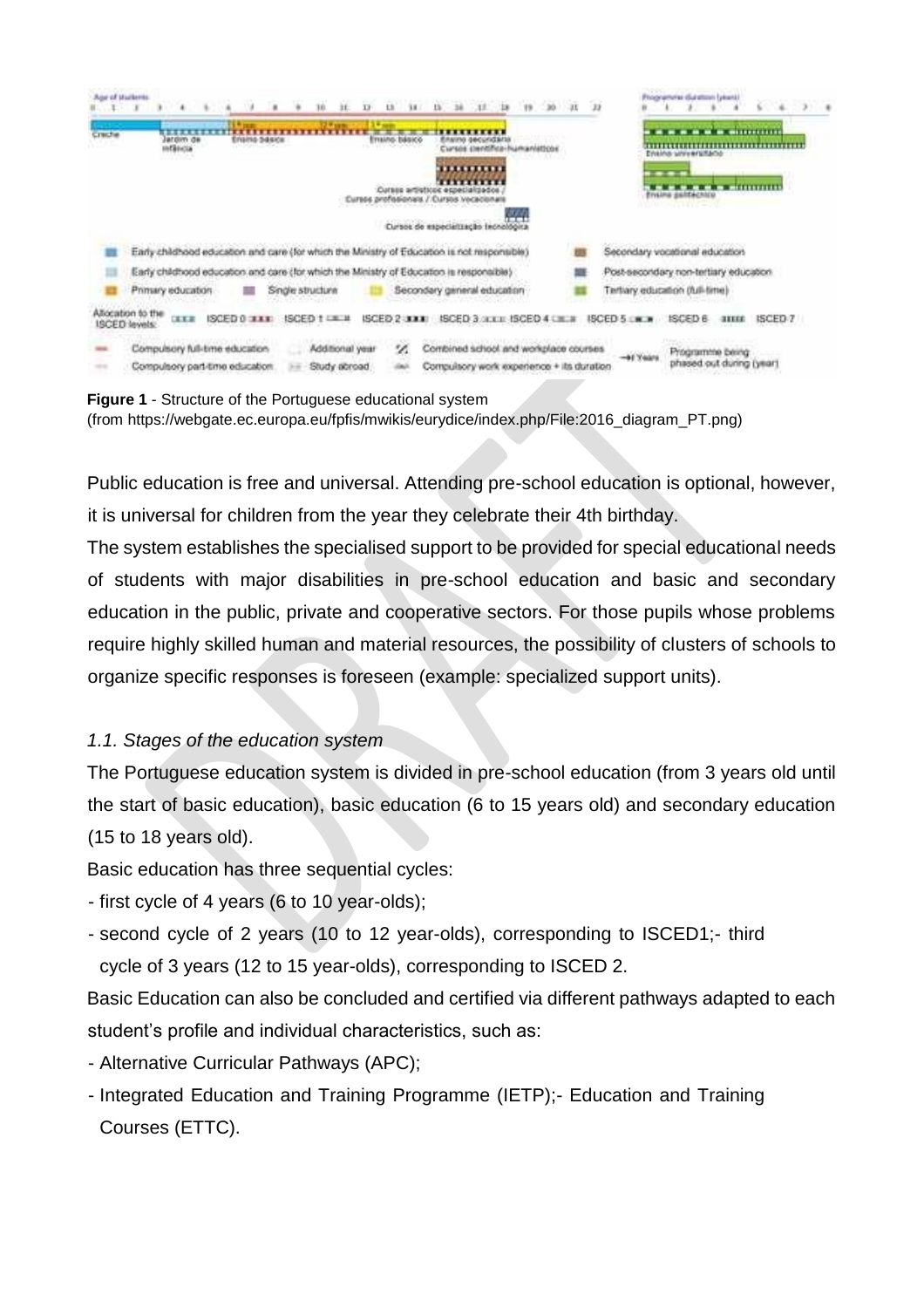Secondary Education is a 3-year cycle for 15 to 18 year-olds (corresponding to ISCED 3) and includes four types of courses: scientific-humanistic, technological, specialist artistic and vocational.

In Basic and Secondary Education there are some organizational variations, designed to successfully meet pedagogical needs that occur in different circumstances: Face-to-face teaching for mobile school children, Distance Teaching, Home Schooling and Individual Tuition, Educational Priority Areas Programme, *Mais Sucesso Escolar* Programme and *Escolhas* Programme are some of the alternatives.

## *1.2. Curriculum and teaching staff*

The curriculum is determined at the national level by the ME. The curriculum is centred in the knowledge and the skills that students are expected to acquire and develop by the end of each school year or cycle of education. The following curriculum documents reference support the curriculum for basic education, defined at central level and are mandatory:

- Programmes designed for all basic education subjects;
- Curriculum Standards consistently define the essential knowledge and capacities thatstudents should acquire in the different school years or cycles;
- Programme Guidelines designed for extra-curricular activities in the 1st cycle of basiceducation in relation to English, music and sport. Schools can manage the curriculum, within the boundaries set by the standards.

There is a single professional career for teachers of all non-higher education levels, which requires candidates to have a second cycle degree (ISCED 7 – Master), in Education. Teacher's continuing professional development is is ensured as a right and a duty in its ongoing education format. Teachers can also opt for specialised training, that allows them to gain qualifications in other educational functions (supervision, special needs, administration, etc.).

## *1.3. Portuguese education system in numbers*

In the school year of 2015/2016 there were 2 027 483 students enrolled in the system, from pre-school to secondary education.

In the same year, 8 786 schools were working (see table 1), with a total of 57 588 teaching staff.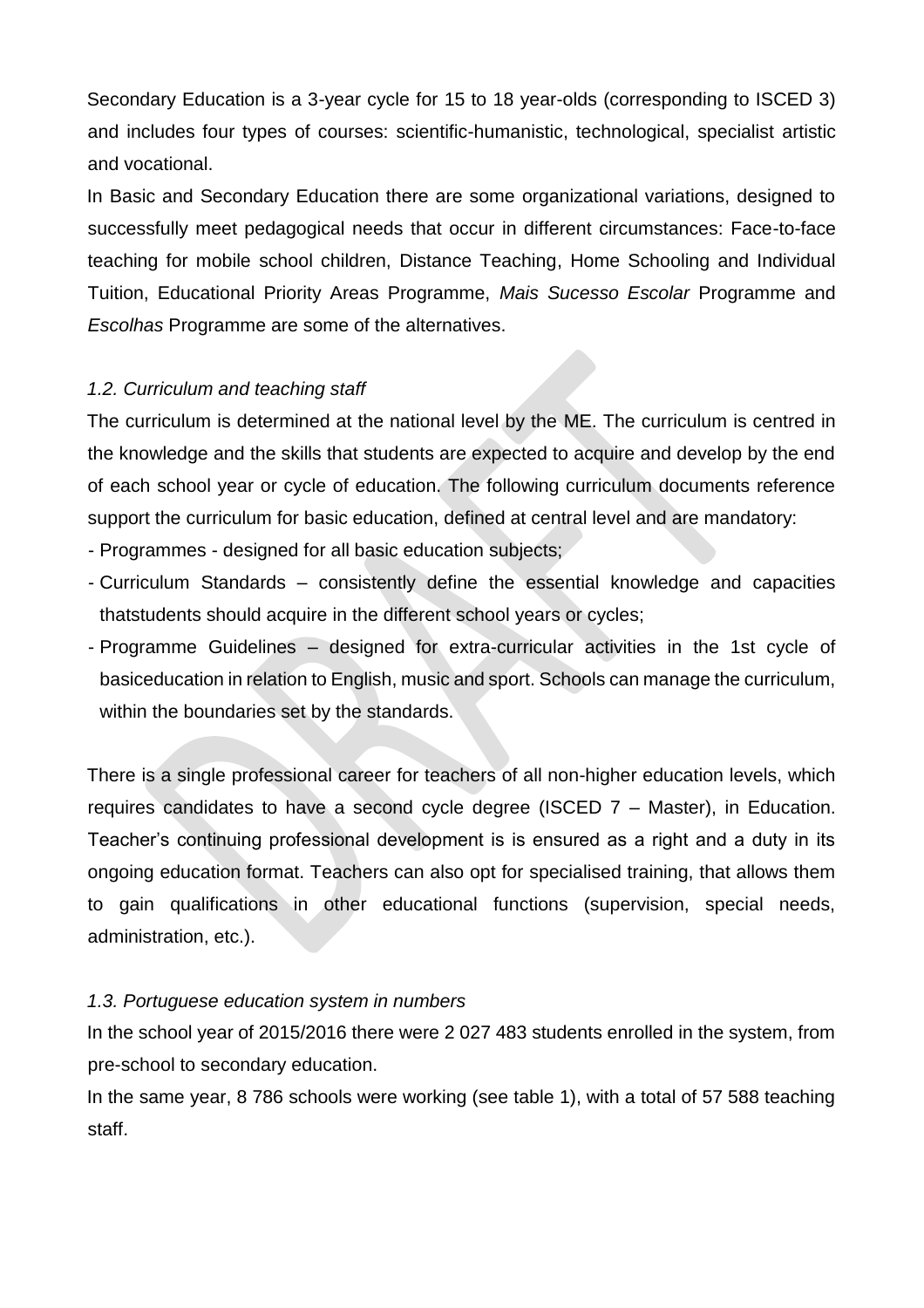#### **Table 1** – Schools (Portugal) – 2015/2016

| Public  | 6078 |
|---------|------|
| Private | 2708 |
| Total   | 8786 |

The schools are mainly grouped administratively in clusters (see table 2).

**Table 2** – Grouped and non-grouped schools (public) (Portugal) – 2017/18

| School clusters/groups             | 731 |
|------------------------------------|-----|
| Secondary schools (non-grouped)    | 70  |
| Professional schools (non-grouped) | 17  |
| Artistic schools (non-grouped)     | 9   |
| Total                              | 827 |
|                                    |     |

More statistics:<http://www.dgeec.mec.pt/np4/estatisticas/>

#### **2. Brief overview of School Evaluation in Portugal**

The education system in Portugal foresees an Evaluation program framed as organizational evaluation that intends to be a relevant contribution for the development of schools. Law no. 31/2002 approved the system of evaluation of pre-school and primary and secondary education establishments, defining general guidelines for self-evaluation and for external evaluation. The same system is valid for all schools either public or private.

Evaluation is valued as an instrument to improve teaching and learning and student achievement, therefore self-assessment practices are encouraged, as well as social participation in school life. From the aims of the evaluation system, as a central instrument in the definition of educational policies, two are highlighted: a) raise awareness/sensitize the educational community regarding participation in the educational processes and b) value and enhance the role played by various members of the educational institutions, in particular teachers, pupils, parents, local authorities and non-teaching staff.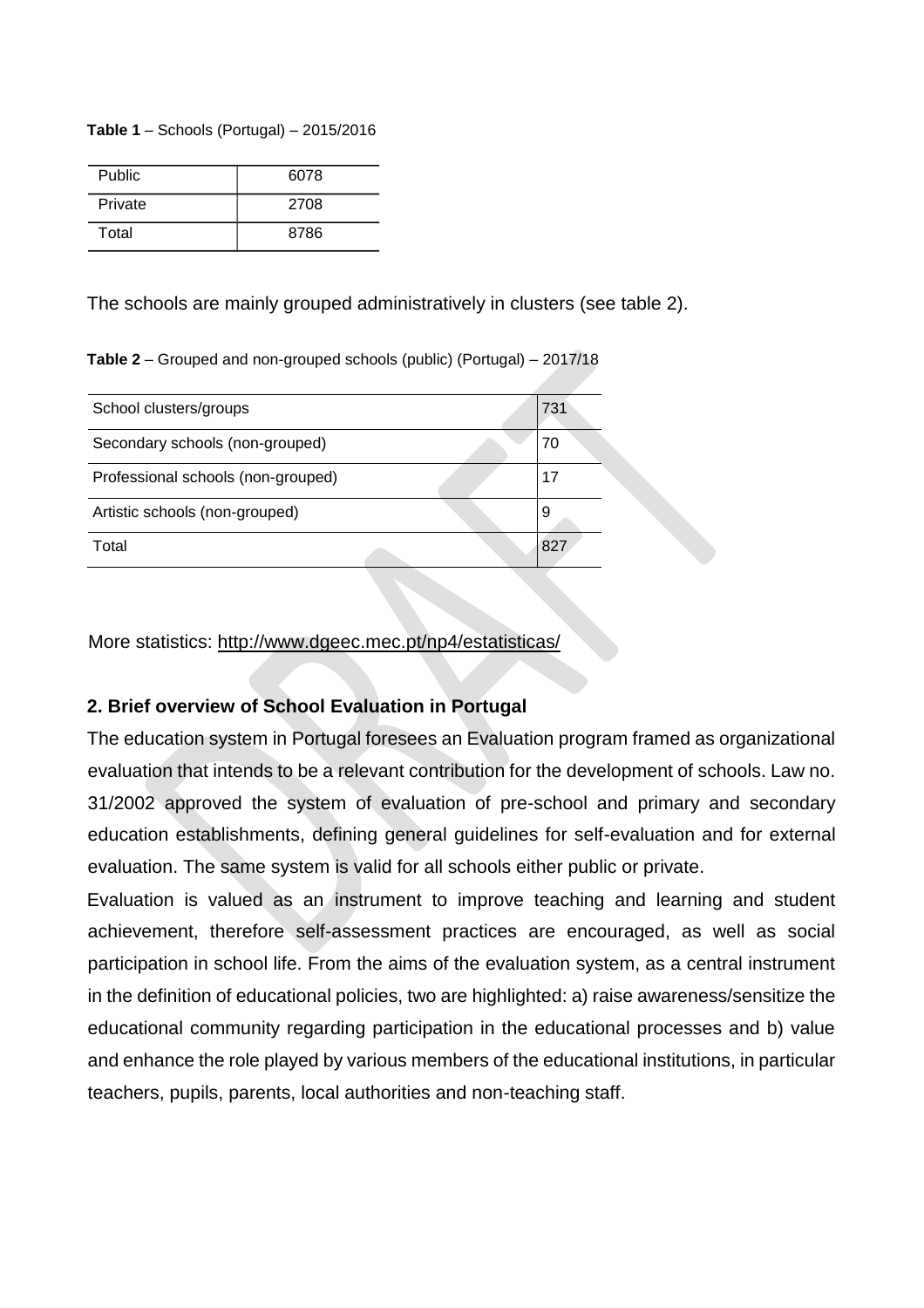The assessment of schools is carried out according to two categories: internal or self evaluation and external evaluation. Self-evaluation is carried out by the school itself, in a systematic way, and is the basis for the external evaluation, done periodically by the Inspectorate-General of Education and Science (IGEC).

IGEC has the mission of ensuring the legality and conformity of the actions carried out by all the bodies, services and institutions of the governance areas of Education and Science, Technology and Higher Education, as well as to contribute to the quality of the education system in its whole. It pursues these tasks namely through control, auditing, follow-up and assessment actions, proposing measures that aim to improve the education system and participating in the external evaluation of Basic and Secondary Education schools. School evaluation has been part of Portuguese educational policy in the last decades, as the first projects and programs are from the 1990's (Fialho, 2009). After the Integrated Evaluation of Schools, led by IGEC, in 1999-2002, it took four years to have a pilot with 24 schools that tested the model that had been developed. Therefore, the full public system evaluation only started in 2007 (until 2011), including over 1110 schools and groups. This was the first cycle of evaluation. The second is finishing in 2017 and the third cycle is being prepared by a working group that has the following mission: a) to analyze the different studies on the existing model of External Evaluation of Schools; b) to define: i) the scope of education establishments to be covered in the external evaluation; (ii) the reference points and fields of assessment, the methodologies, the classification scale and nomenclature, the actors involved in the process, including the establishment of evaluation teams and the frequency of cycles.

#### *2.1. Internal/self-evaluation of schools*

School self-evaluation is compulsory and should be systematic. It is an instrument whereby the school's progress and accountability are examined, an annual written report on the activities and the (financial) management accounts drawn up (Law no. 31/2002). The school's self-evaluation report is an in-house document that evaluates different aspects: a) degree of completion of the educational project and how education, teaching and learning of children and pupils are prepared and implemented, taking into account their specific characteristics; b) level of execution of activities that provide educational environments capable of generating the affective and emotional conditions of school experience conducive to interaction, social integration, learning and the integral development of the personality of children and students; c) performance of the administrative and management bodies of schools or school groups, covering the functioning of school management structures and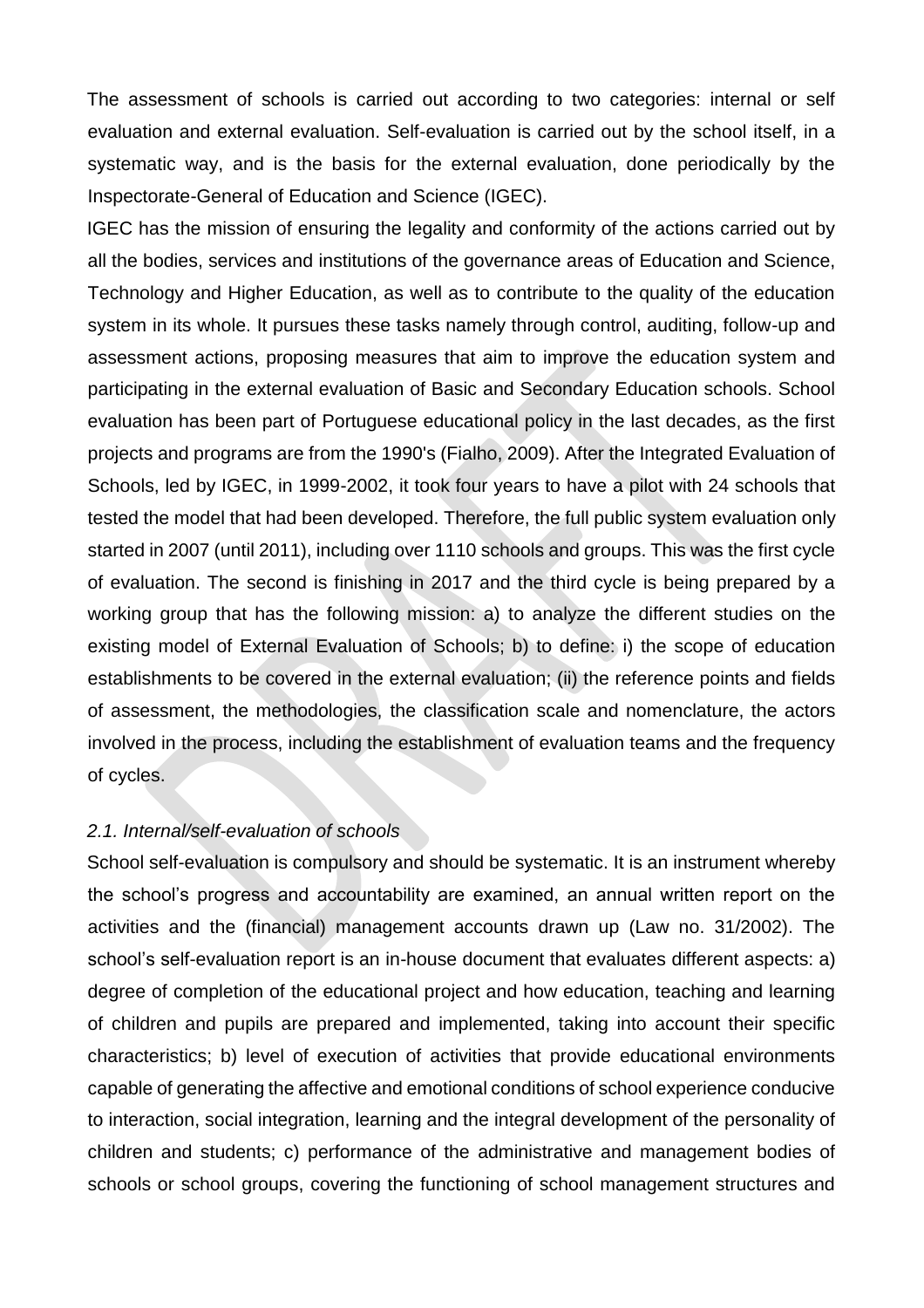educational guidance, resources and the inherent vision of educational action, as a project and action plan; d) school success, evaluated through the capacity to promote school attendance and results in the development of pupils' learning at school, in particular the results identified through existing assessment schemes; and e) culture of collaboration among members of the educational community, in order to plan an intervention towards the improvement of the quality of services provided.

The three bodies of the school's leadership, management and administration responsible for carrying out the internal evaluation are: the General Council, the Director and the Pedagogic Council. The Director should initiate the process by nominating the selfevaluation team. There are no fixed members for the team, and usually teachers, students and nonteaching staff are included. Some schools/groups also include parents and the local authorities in the self-evaluation teams. A critical friend was included in many teams for the first cycle of evaluation, particularly from higher education institutions. There are principles defined for the self-evaluation, but not a model. In the second cycle, it was reported that many schools/clusters took the external evaluation framework as frame of reference for the self-evaluation (Afonso, 2015).

From the discussion of the self-evaluation results, a plan for improvement should be drawn, which will then be evaluated, in a cyclic process. Self-evaluation is presented in the Portuguese system as based on a culture of responsible and ethical discussion that involves the educational community. *2.2. External Evaluation of Schools*

The IGEC is in charge of the external evaluation of schools in the non-higher education. The external evaluation framework contemplates three domains, each one with three fields of analysis:

1. Outcomes: academic and social results, and acknowledgement by the community; 2. Educational Provision: planning and articulation, teaching practices, and monitoring and assessment of learning;

3. Leadership and Management: leadership, management, and self-evaluation and improvement.

Based on the self-evaluation, the external evaluation team analyses information (the selfevaluation report, the educational project, annual plan, several other documents), analyses statistical data, applies questionnaires to students, parents, and staff, and visits the cluster, visiting several schools and interviewing different actors, including students, parents, local authorities, community associations, etc. The evaluation team is made up of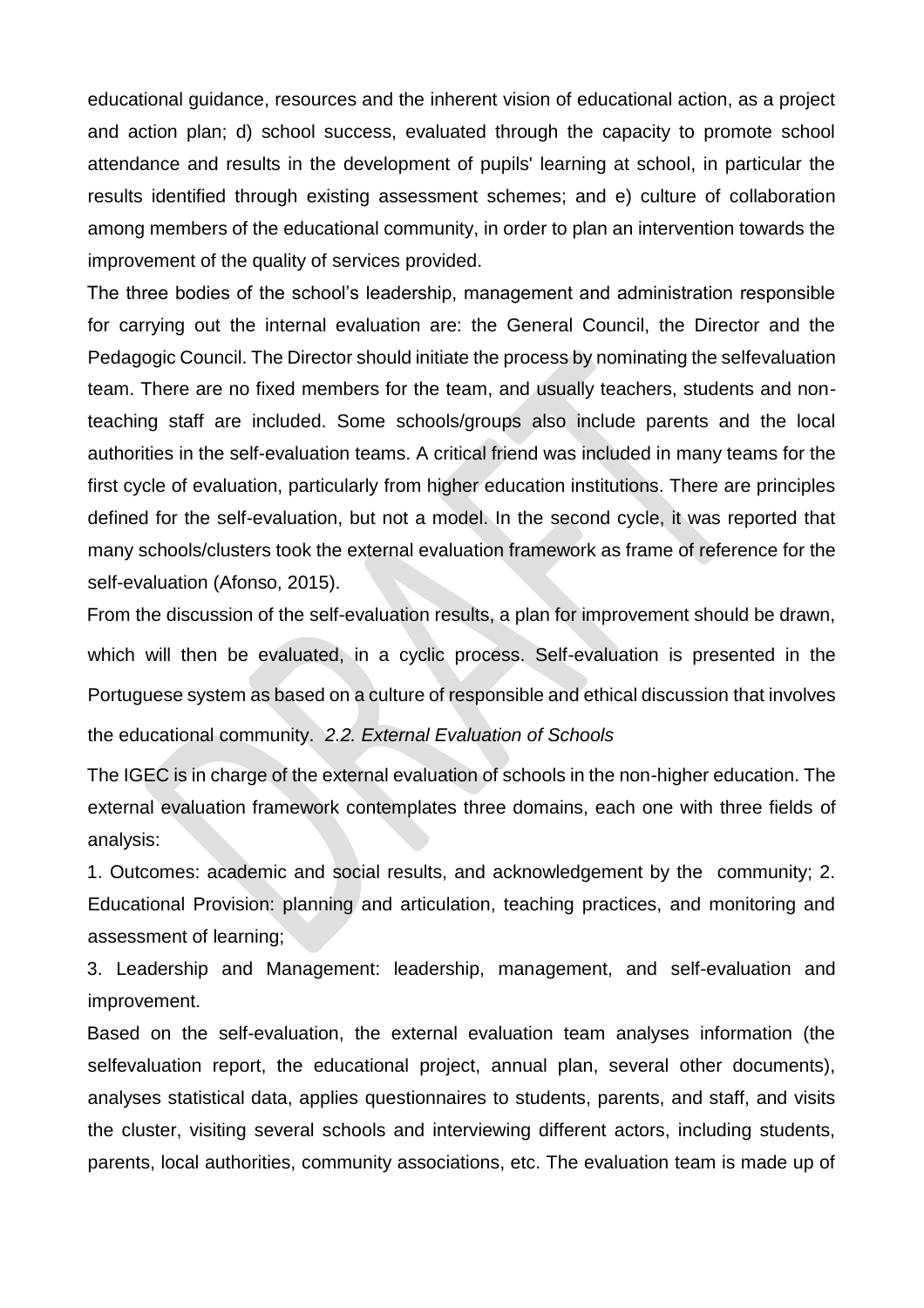two inspectors and an expert external to IGEC (a Professor or a researcher), and gathers evidence in the cluster/school for 3 or 5 days during the visit.

The schools/school clusters are classified according to their performance in each domain in a five level scale: Excellent/Very Good/Good/Sufficient/Insufficient. A report is handed over for discussion, focused on improvement measures. All schools that were evaluated are given the opportunity to comment on the external evaluation report. The evaluation reports, as well as the contradictory documents, when they exist, are available in the website of IGEC.

Two months after the external evaluation, the cluster or school has to submit an improvement plan based on the report of the external evaluation. This plan has to be made public (website, etc.).

The IGEC evaluates the external evaluation process through a questionnaire answered by the schools and the evaluators in the end of the process.

# *2.3. Other evaluations in/of the education system*

The National Council of Education has the competence to issue opinions, statements of opinions and recommendations and it is its special duty to make an appreciation of:

- the rules governing the self-evaluation process;

- the annual plan comprising external evaluation activity;

- the outcomes of both in-house and external evaluation processes.

The Continuing Professional Centres, based in schools, are externally evaluated by IGEC using a model based on the school external evaluation.

## **3. Overview of DEAP strategies**

## *System level*

The wide participation of actors in the educational system can be traced to 1982 when the National Council of Education was created. It foresaw the participation of higher education institutions, teachers' unions, research centres, youth and parents' associations, cultural associations, private and cooperative schools associations, in analysing educational policy and more specific measures, making recommendations and proposals and also researching different aspects of the system and its dynamic. There is also a established participation of the national confederation of parents' associations (CONFAP) in the discussions about educational policy, both at the Minister level and other levels.

Recently, integrated in a participatory approach to policy making, several key documents for education and schools have been made available for public discussion through the Ministry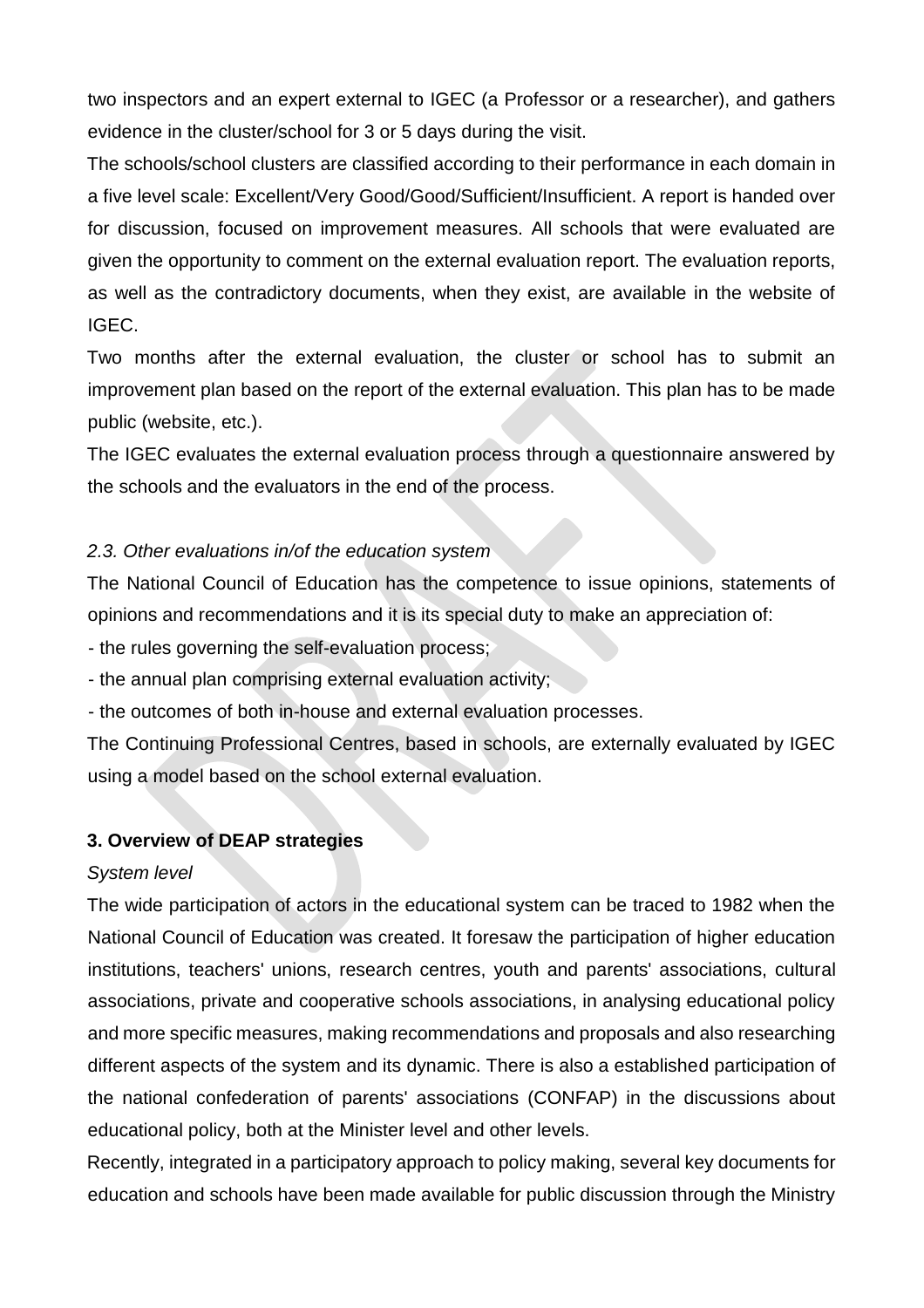of Education website but also through the Government platform for public consultation. There has been wide and active participation of higher education institutions and academic staff but also bloggers, civic platforms and several associations in the discussions. Last year, students were invited to discuss the "Profile for the XXI Century" with the Minister himself in a event organized with over 100 students from primary to secondary education. First in focus groups then in a debate chaired by the Minister, the contributions were heard.

#### *Municipal level*

A structural change in the processes of participation in educational planning arises with the tendency towards a certain municipalization of education, which has led to the reinforcement of the participation of local authorities, with the creation of Municipal Councils of Education, conceived as structures of participation of the various nontraditional agents and social partners, aiming at the articulation of educational policy with other social policies of a local nature, namely in terms of socio-educational support, organization of activities of curricular complement, school network, schedules and school transport.

The participation of the municipalities has experienced interesting advances with DecreeLaw no. 7/2003, (with the changes introduced by Law no. 41/2003), that presents the responsibility of developing a Municipal Education Chart. Something that, more recently, has resulted in the transfer of financial responsibility from the State to the municipalities and to a transfer of competences in the elaboration and control of the educational project and management of non-teaching staff. In addition, the representatives of the municipality retain the right of representation in the General Council of the cluster of schools.

These changes have had stronger impacts on the pre-school and primary schools. The disconnection between the Municipal Chart and the clusters/schools' Educational Projects have been highlighted.

## *School/Cluster level*

After the Revolution, there have always been provisions for student and parental participation. Also early on after 1974, parental associations were recognized and expected as forms of participation in schools (and from the 1990's in educational policy).

Currently, the Decree-Law no. 75/2008, establishes the General Council as the strategic senior management body, responsible for defining the guidelines of school activity, ensuring the involvement and representation of the educational community, and electing the Director/Head. The General Council is made up by: teaching and non-teaching staff,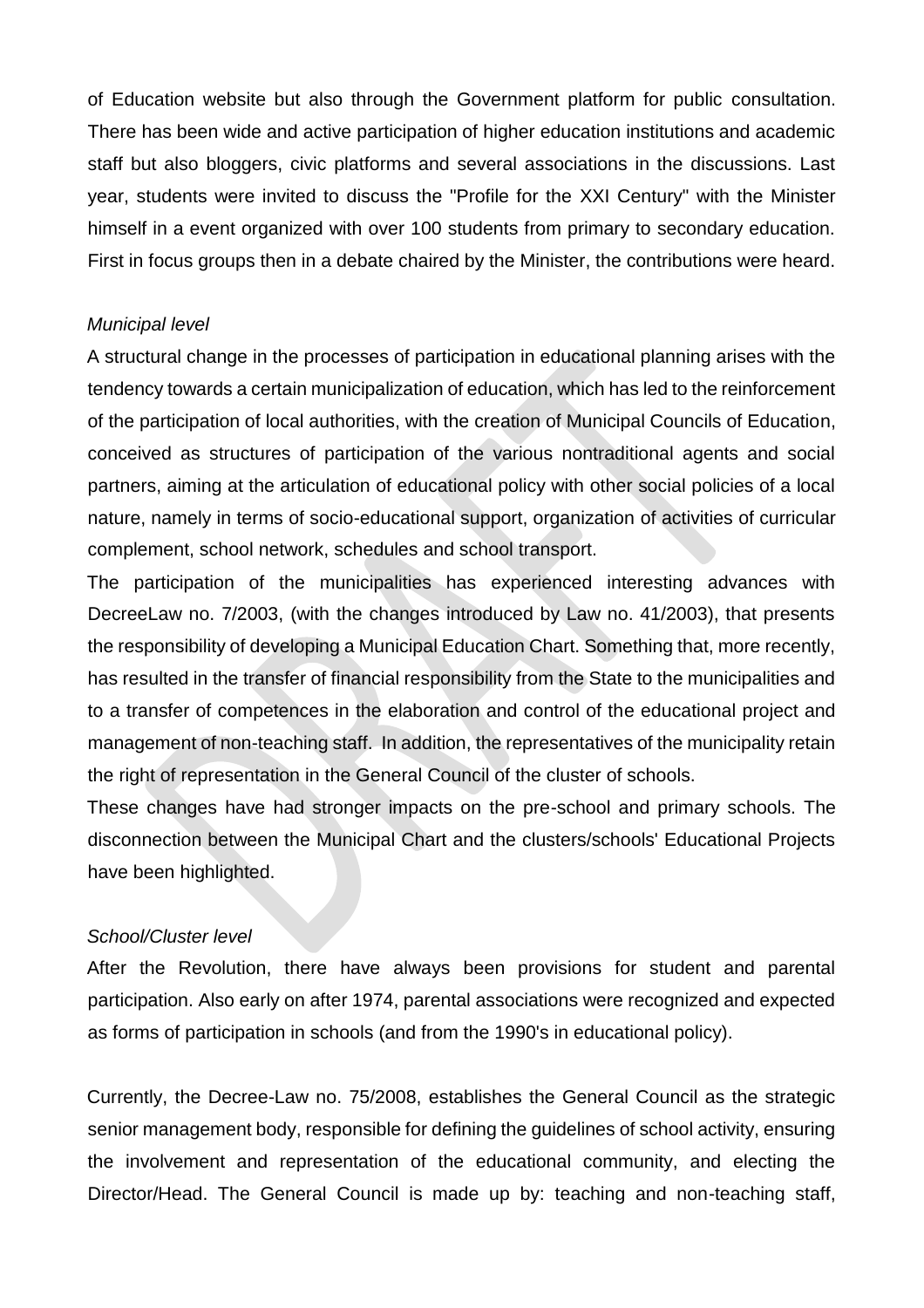parents, students, local authorities, organizations and associations of the local community (scientific, cultural, economic) - none of the groups can have majority (maximum of members is 21). Only students over 16 years old can be part of the General Council (with the clusters this does not prevent representation in most schools, but the law foresees solutions for situations when there is no-one over 16 yo).

Parents and students also participate in the Class Council, specific to each class: two representatives of parents and one of the students (from the 3rd cycle onwards) are involved in the organization, monitoring and evaluation of the activities to be carried out with students and between the school and the families. The parents and students have to leave the meetings when assessment of specific students is discussed by the teachers.

Finally, in terms of school evaluation, both students and parents are expected to participate both in the self and the external evaluation. This participation can happen by integrating the self-evaluation teams, as does for other actors. More commonly, students, parents and the local community have a voice in the critical portrait that is drawn of the school in the selfevaluation - but this is decided locally by the team. The external evaluation foresees students and parents' participation in two formats: a) as part of the preparation for the external evaluation, there is a questionnaire sent out to parents, students and teaching and non-teaching staff (see annex); and b) the external evaluation team carries out panel interviews with:

- students (between 5 and 10 from 4th grade onwards)
- members of the Council (include parents and students and local community)
- Director and members of the Board
- representatives of the local authorities
- representatives of the parents and the parents' association
- representatives of the students' association
- curricular department coordinators and other pedagogical supervision structures
- technical-pedagogical services
- self-evaluation team (might include parents and students) eventually, local cultural and economic associations.

It was only in the second cycle of evaluation that the questionnaire was set up, recognizing the importance of different perspectives about the school and the quality (Duarte, 2015).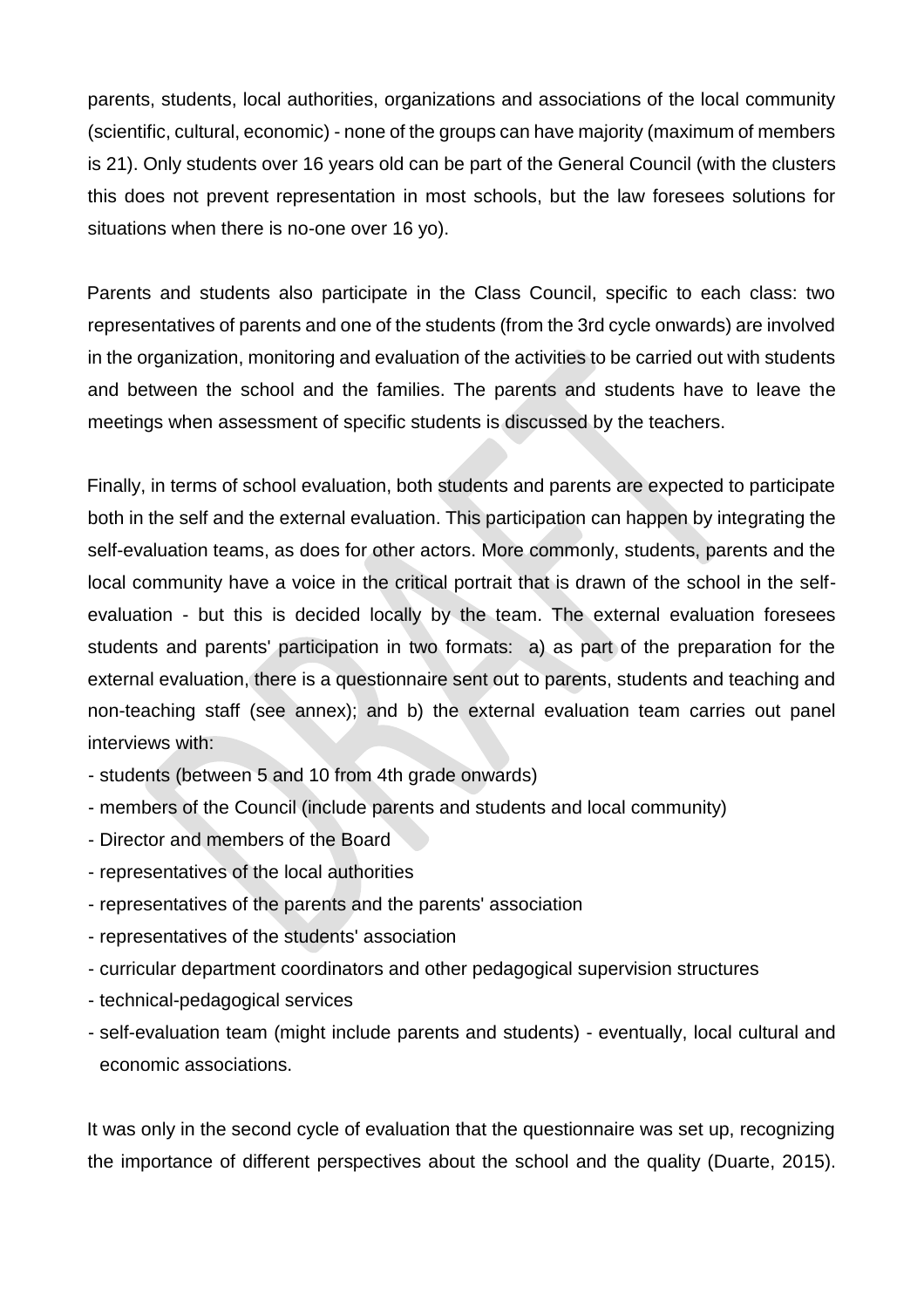The panel interviews are an integral and important part of the external evaluation that take up a lot of the time of the visit but produce relevant information.

#### *Education process level - individual action*

On a more individual level, parents are called upon to collaborate with the school in the implementation of the Student Statute (Law no. 51/2012) that imposes some responsibility on parents for the behaviour of their children in the school. This participation is focused on a smooth functioning of the schools, therefore more on the duties than on the rights side. Parents are informed by teachers about the learning of their children through parentteacher conferences and meetings at the school. This frequent contact with the teacher (pre-school and primary) or the Class Director (from 2nd cycle onwards) is usually perceived as a means to facilitate the exchange with parents, provide information, change their perception of school and ultimately encourage them to take a more active role in their children's schooling. In the case of children with special needs, parents have a strong voice in decisions regarding adaptations of the teaching process and education pathways.

#### **4. Discussion and conclusion**

The decentralization impetus that recent legislation suggest has been de-constructed showing that both at municipal and school level the central government expects compliance more than innovation. The evaluation of schools, for example, has shown that the possibility of creating a framework and a methodology of self-evaluation is perceived has unnecessary or useless, since the external evaluation has its own framework that can be adopted (Afonso, 2015). That isomorphism is one example of how participation of different actors is drastically reduced in relevance and creativity or rendered a simulation of democracy.

Studies about the last cycle of evaluation of schools show the growing involvement of different actors in school management activities but also that the participation processes are not consolidated in the same way in different school organisations and in the different territories in which they are located (Veloso, Craveiro, & Rufino, 2013). The presence and involvement of different actors in the schools studied is congruent with a larger understanding of the school community including pupils, teachers, parents/guardians and other actors from the local community to which the school belongs. This perspective is coherent with the gaols of the law involving the autonomy, administration and management of schools of encouraging the families and the communities to participate more actively in school leadership strategies thereby ensuring not only the right of the agents, namely the teaching staff, to take part in the educational process, but also enable everyone who has a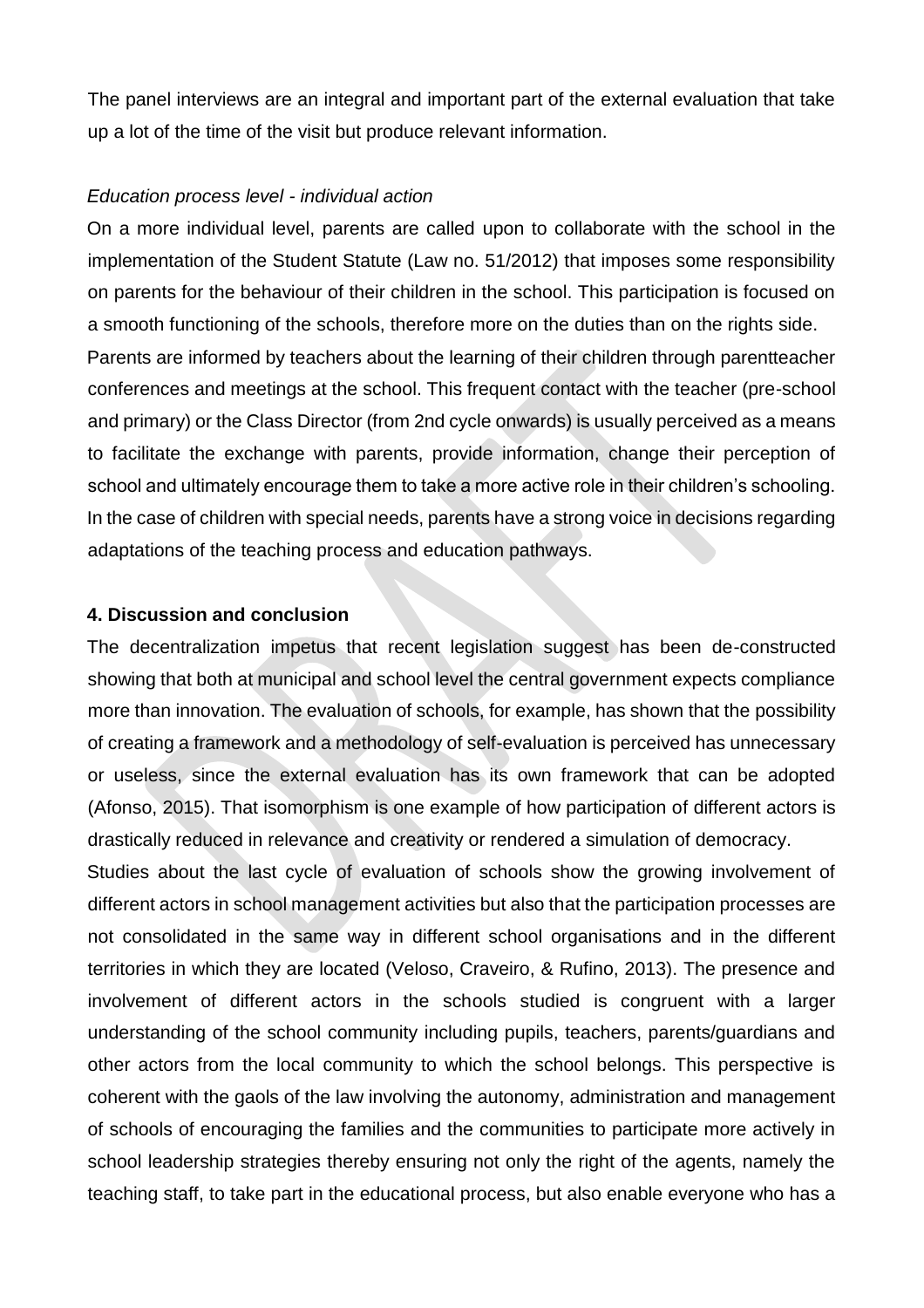lawful interest in the activity and in the life of each school a more effective capacity of intervention.

The variable and limited participation in school evaluation is accompanied by similar results regarding participation in school life. Results from a study on 13 European countries show that Portugal is one of the countries in which the educational system is more open to parents' involvement and participation, although its population has one of the lowest levels of trust and participation (Gonçalves, 2017). This could be interpreted that parents do not have appropriate forms of involvement and participation instruments at their disposal.

A visible trend in the way the Portuguese system opens for participation at school level is the reliance on representatives - of parents, students, local authorities, associations, etc. According to Gonçalves (2017), most parents do not participate in schools and class councils because: i) they don´t know about the existence of Parents' Representatives, ii) are unable to communicate with them, iii) they rather solve problems or give suggestions to teachers by themselves. In many schools, parents' representatives seem to be a merely bureaucratic figure in schools. They do not real participate because many are just appointed by other parents to be the class or school representative but lack the motivation and/or the capacity to play that role. Families/parents' representatives in the Portuguese system tend to fall under the partners, domesticated parents or teachers helpers categories (Silva, 2003), not fully taking on the stakeholder with a voice role.

Students' participation is also not very relevant, neither formally in the spaces created for it nor informally (Pedro & Pereira, 2010). It is perceived as an ideal of the system, something that should be achieved but is not fully implemented.

#### **References**

- Afonso, A. (2015). Do desequilíbrio do pilar da autoavaliação no modelo de avaliação externa: apontamentos. In CNE (org.), Avaliação Externa das Escolas (pp. 227235). Lisboa: CNE.
- Duarte, L. (2015). Relatório intercalar do 2.º ciclo de avaliação externa das escolas. In CNE (org.), *Avaliação Externa das Escolas* (pp. 22-32). Lisboa: CNE.
- Fialho, I. (2009). A qualidade de ensino e a avaliação das escolas em Portugal. Contributos para a sua história recente. *Educação. Temas e problemas – Avaliação, qualidade e formação, 7*(4), 99-116.
- Gonçalves, E. (2017). *Parents' involvement and participation in Portugal*. Paper presented at ECER 2017, Copenhagen, Denmark.